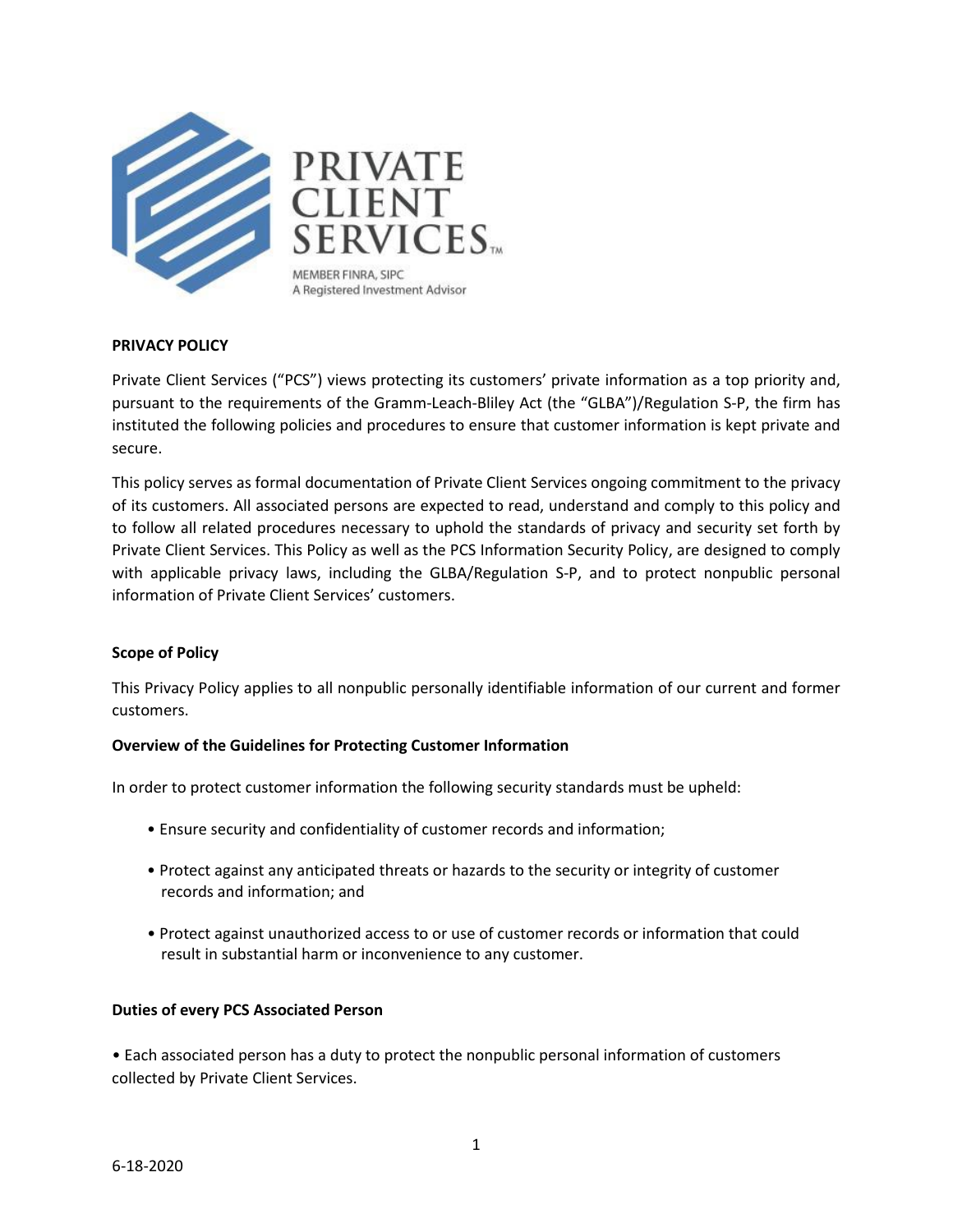• Each associated person has a duty to ensure nonpublic personal information of the Private Client Services' customers is limited and shared only with those in a way that is consistent with the firm'[s Privacy](https://pcsbd.net/wp-content/uploads/2017/11/PCS-Privacy-Policy.pdf)  [Policy Notice,](https://pcsbd.net/wp-content/uploads/2017/11/PCS-Privacy-Policy.pdf) the procedures contained in this document herein, and our [Information Security Policy.](https://pcsbd.net/wp-content/uploads/2019/02/PCS-Information-Security-Policy.pdf)

• No associated person is authorized to sell, on behalf of Private Client Services or otherwise, nonpublic information of the firm's customers.

• Unauthorized dissemination of proprietary information and client personal and sensitive data is prohibited and a violation of Regulation S-P. This includes sending client nonpublic information to personal emails. Unauthorized downloading of confidential client information to a removable device (i.e. thumb or zip drive) is prohibited.

• Associated persons with questions concerning the collection and sharing of, or access to, nonpublic personal information of the Company's customers must look to the Company's CCO for guidance.

• Violations of these policies and procedures will be addressed in a manner consistent with other similar PCS disciplinary guidelines.

## **Information Practices**

Private Client Services collects nonpublic personal information from various sources about customers to service and support our business functions. These sources include information provided directly from our customers, information gathered through transactions with PCS through our registered representatives and/or investment advisor representatives, other financial services companies and third parties such as a consumer-reporting agency. Based on the type of product or service our customers apply for or get from us, personal information collected may include name, address, age, social security number or taxpayer ID number, credit history, assets, income, account balances, may be gathered from sources such as applications, transactions, and consumer reports.

## **Sharing of Personal Information**

To serve our customers and service our business, Private Client Services may share certain Personal Information only as allowed by law, with affiliated companies, employees, representatives and administrators. As allowed by law, we may share personal financial information with our affiliates to market our products or services.

We may also share personal information, only as allowed by law, with unaffiliated third parties including financial services firms and/or their representatives or agents (including as discussed under the special situations section below), administrators, and service providers who help us serve our customers and service our business. When allowed by law, we may share certain personal financial information with other unaffiliated third parties who assist us by performing services or functions including marketing our products or services or offering financial products or services under a joint agreement between PCS and one or more financial institutions.

We will not sell or share our customers' Personal Financial Information with anyone for purposes unrelated to our business functions without offering the customer the opportunity to opt out or opt in as required by law. We only disclose personal health information with our customers' proper written authorization or as otherwise allowed or required by law.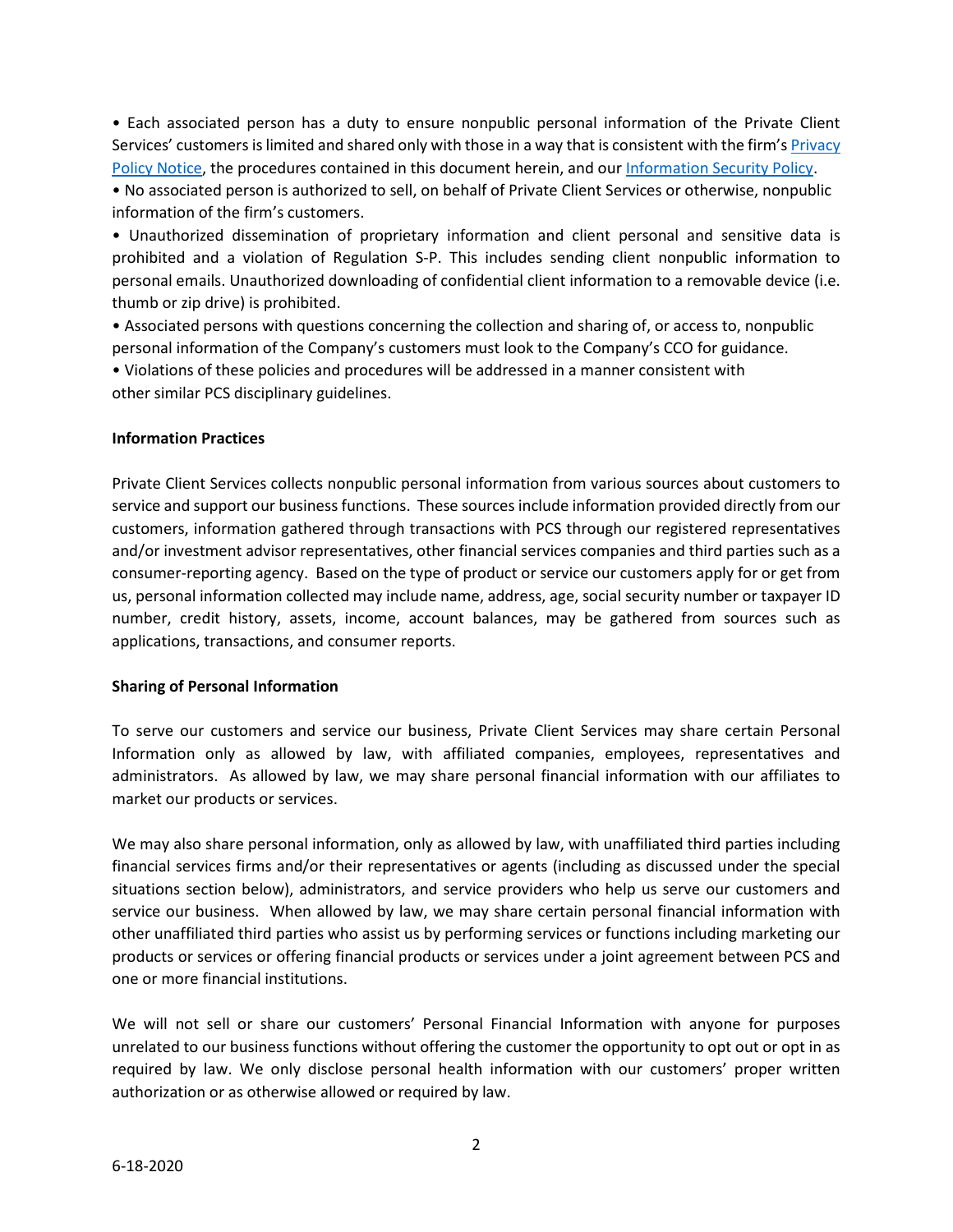## **Sharing of Personal Information: Special Situations**

We recognize our customers' rights to select a financial services representative to provide brokerage, investment advisory and insurance products and services. In connection with the transfer of a representative's registration to another firm, customers' personal information may be shared with their representative and his/her new firm. Customers' personal information shared may include that in which is in custody of our representatives and other personal information necessary to transfer an account, including name, Social Security Number or other tax identification number, address, income, phone number, email address, account numbers and types, and transactions.

In addition, in the event our representatives (or his/her estate) agrees with an unaffiliated representative to sell all or some portion of his/her securities, advisory or insurance business, personal information may be shared with the acquiring representative and his/her financial services firm.

Our customers may prevent any disclosure of their Personal Information by instructing PCS and our representatives not to provide Personal Information in these instances by Contacting: PCS, 2225 Lexington Rd, Louisville, KY 40206, Ph: 502-451-0600.

**Opt-out States:** If customers live in any state other than California and Vermont that permits them to opt out (or, prevent) disclosure of their Personal Information, and they do not wish their representative to take their data if he/she should sell his/hersecurities business to an unaffiliated representative or transfer her/his securities registration to another firm, they have the right to opt out of such disclosure. If they wish to prevent sharing of their Personal Information, they may contact us as previously stated.

**Opt-in States:** For customers who live in California or Vermont, we are required as a financial institution to obtain customer affirmation consent to authorize sharing of their personal information.

## **Protection of Personal Information**

Our employees have access to Personal Information in the course of doing their jobs, such as reviewing transactions, servicing accounts, and informing customers of our products and services. We use manual and electronic security procedures to maintain the confidentiality; and the integrity of personal information we have. We use these various procedures to guard against unauthorized access. Techniques our firm uses to protect personal information include:

• We maintain a secure office and computer environment to ensure that customer information is not placed at unreasonable risk including the use of passwords and firewalls for out computer and information systems.

• We use shredding services/machines, locks and other appropriate physical security measures to safeguard client information stored in paper format. For instance, associated persons are expected to secure sensitive physical client information in locked cabinets when the office is closed.

• We limit employee and representative/advisor access to information only to those who have a business or professional reason for knowing, and only to unaffiliated parties as permitted by law.